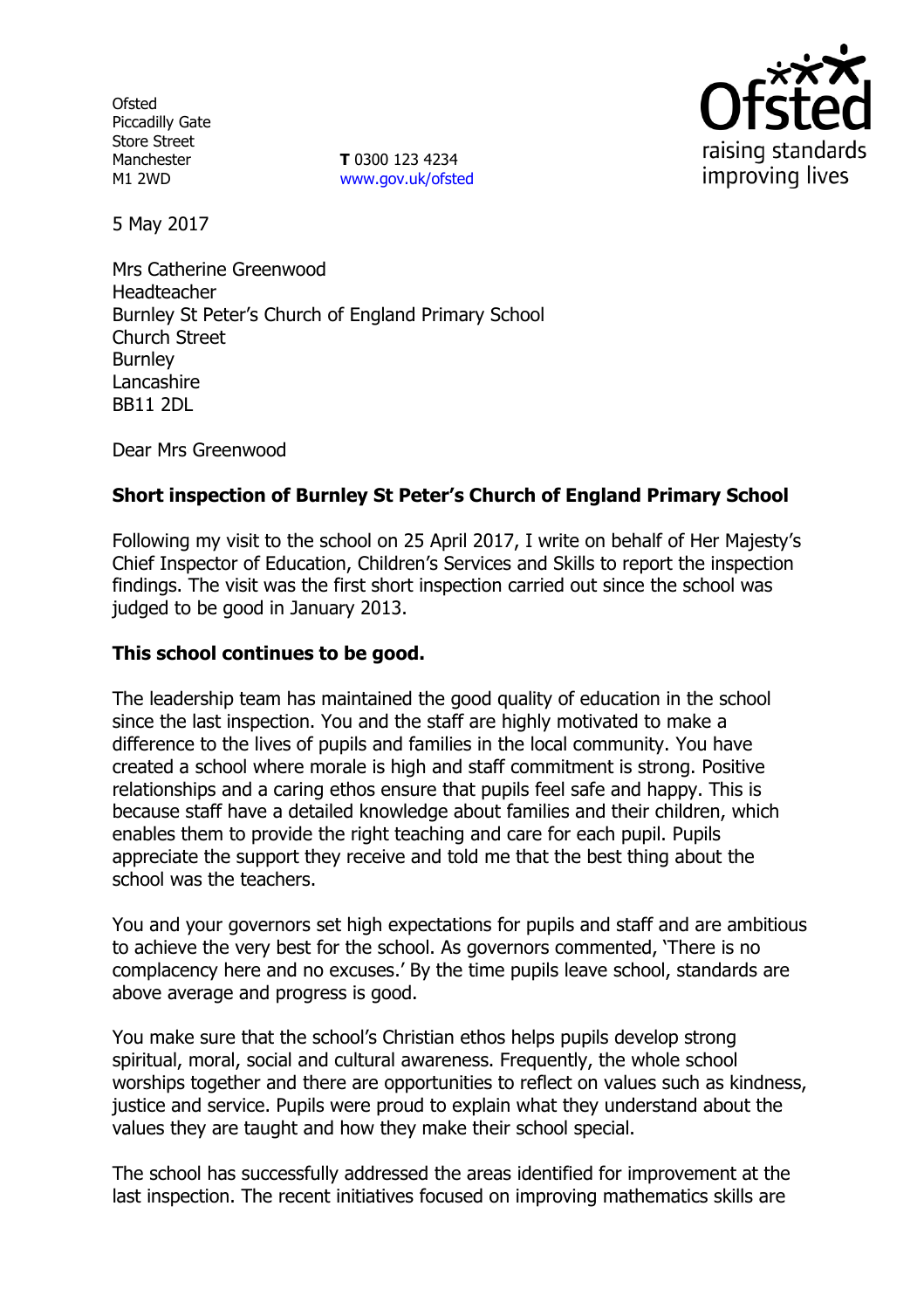

helping to promote consistent practice in teaching. Well-planned and meaningful opportunities to develop their reasoning and problem-solving skills are helping pupils to reach the higher standards in mathematics. The most able pupils particularly have benefited from the changes. You and the senior team have also strengthened the teaching of reading. Well-trained staff make sure that basic skills in phonics are consolidated from an early age and extra support is provided for those pupils who need it. You have invested in new reading books for the library to encourage pupils to read independently. Some pupils told me that they would like an even wider choice of books.

## **Safeguarding is effective.**

You have ensured that safeguarding arrangements are fit for purpose. Staff training is up to date and there are well-established systems in place to keep pupils safe. Records viewed on inspection showed that where pupils are potentially vulnerable, swift action is taken to protect them from harm.

Pupils are confident that adults in school will help them if they have a problem and will deal with it quickly. They are taught how to keep themselves safe, including when using the internet, and are well prepared to deal with any incidents.

You have worked hard to ensure that the attendance of all groups of pupils is good and take steps to improve this if it falls behind. One example includes working with faith leaders in the local community to publicise the importance of attending school regularly. This action has resulted in a significant improvement for one group of pupils and attendance is currently above average.

### **Inspection findings**

- In this inspection, I focused my time on finding out why so few children meet the standards expected for their age by the end of early years. You told me that children start school in Reception with exceptionally low levels of development and skills for their age. In addition, many of the children are unable to speak English. They make good progress in their personal, social and emotional skills, develop confidence and learn to become more independent. They acquire a good understanding of language quickly because they are taught letters and the sounds that they make frequently and systematically. However, there is a lot of ground to make up and by the time the children leave the Reception class their attainment is still below average for their age. The early years leader is working hard with the 11 local nursery providers to improve the skills that children have when they start school.
- Second, I investigated whether the pupils who did not achieve as well as they should in the Reception year are able to catch up with their reading, writing and mathematics skills by the end of Year 2. Your insistence on regular and effective teaching of letters and sounds is paying dividends. More pupils are reaching the standard expected of them in phonics by the end of Year 1. You have made sure that pupils have plenty of opportunities to read and to develop their vocabulary so that by the end of Year 2, middle- and high-ability pupils make good progress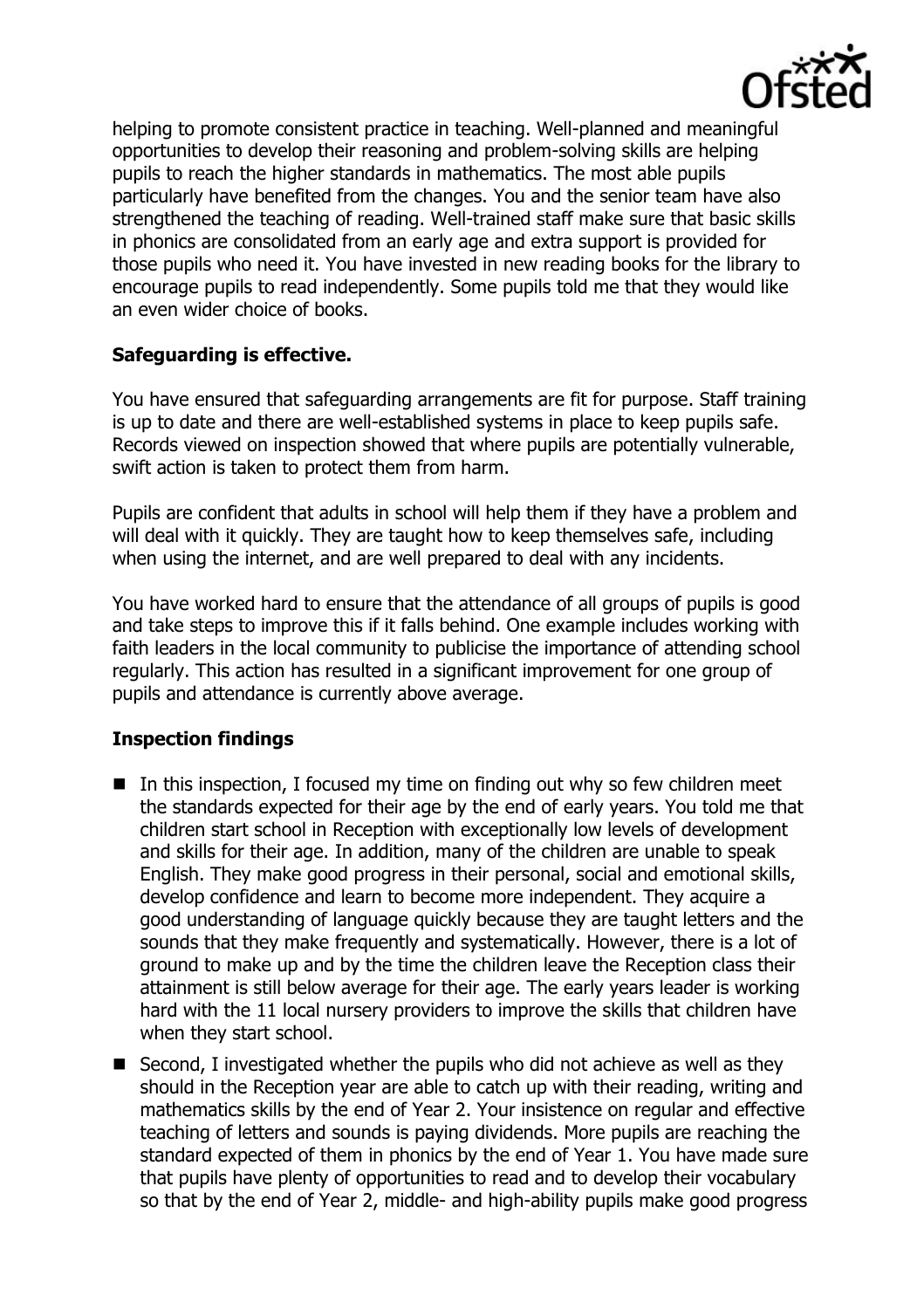

in reading. In writing and mathematics, low- and middle-ability pupils have not progressed as quickly as in reading, but they have improved in the last three years. Your own analysis tells you that pupils take longer to acquire confidence in their ability to use the skills they need in these areas. You have taken a deliberate decision to consolidate learning for younger pupils so that they are not moved on too quickly but develop strong foundations.

- Third, I wanted to know why the published data seems to show that pupils do better in key stage 2 than in key stage 1. By the time they leave school, the pupils in Burnley St Peter's make more progress than that made by all pupils nationally especially in writing and mathematics. This is because teaching is good and sometimes outstanding in key stage 2. Crucially, however, it is also because the staff in school rightly concentrate on basic skills in key stage 1. Work in pupils' books and observations of teaching and learning show pupils becoming more confident and accurate with their writing and mathematical skills as they move through school. Pupils who are known to be disadvantaged do especially well and make good progress because of the early and effective support they receive.
- Next, I considered whether the curriculum provides opportunities for pupils to make progress in a wide range of subjects. Pupils' work and teachers' plans show that teachers choose interesting topics to excite and enthuse pupils. Subject leaders spoke passionately about what pupils are learning in history, geography and physical education. Other areas of the curriculum are equally well planned. However, information about the progress that pupils are making in subjects other than reading, writing and mathematics is limited. Although leaders check work that pupils produce in their books, the school does not routinely assess their progress. Plans to develop this further are at an early stage.
- Finally, I asked questions to find out whether leaders and governors have an accurate understanding of the school's strengths and areas for improvement. You carefully monitor the quality of teaching and learning and bring about improvement when needed. You regularly gather information about the attainment of individual pupils. Nevertheless, your information management system does not yet provide you with a readily accessible overview of the school's performance or show you how well pupils are doing year on year from their different starting points.
- Before my visit, I looked closely at the school's website. This is a valuable resource for parents and contains very useful information about the school. It is bright and colourful and easy to navigate, though the school's published plans for the use of the pupil premium and sports grant do not give enough detail to show the impact of the school's work.

### **Next steps for the school**

Leaders and those responsible for governance should ensure that:

■ assessment systems are developed to enable leaders to have an accurate overview of the progress that pupils make from their different starting points as they move through school